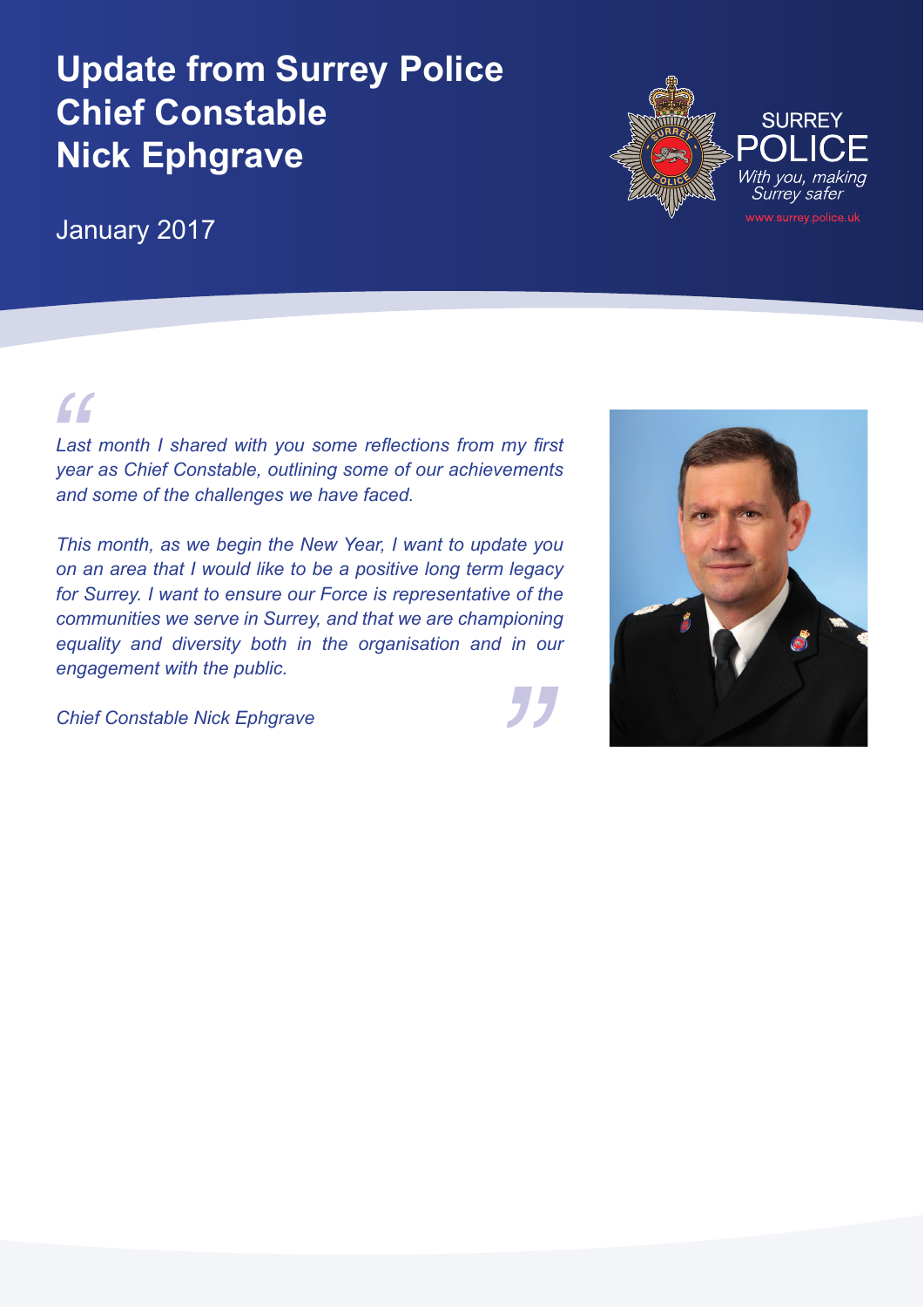#### **Representation**

When you look at policing nationally it is clear that there is more work to be done to ensure we have a diverse, representative workforce, and this is a challenge that we share here in Surrey. By taking action and working closely with the breadth of our communities, we hope to encourage those who may not have traditionally thought of policing as a career to join us, whilst simultaneously working hard to retain our black and minority ethnicity officers and staff.

We have a well-established Surrey Police Association of Culture and Ethnicity (SPACE) whose members, alongside senior officers, will be spending time throughout the year visiting educational establishments and attending local community events to meet with the public. This will be an opportunity to tell them about the work we do and highlight the opportunities available for joining or working with us either as a police officer, police staff or even a member of our Independent Advisory Group (IAG) who are a critical friend to the Force, providing advice and a different perspective on diversity and community issues.

Having a representative workforce benefits both the Force and the Surrey public, it allows us to gain access into those within our communities who we haven't always had strong links with, helping us to understand the issues they are facing and how we can help, as well as building trust. Ultimately, this will mean that we can be there when they need us most.

In Surrey we want to be better at demonstrating the significance that we place on the inclusivity of our workforce. In August last year we were recognised in the Inclusive Top 50 UK Employers list and were ranked 28. We were the fourth highest police force to be included out of almost 100 submissions and I am incredibly proud of this achievement.

### **Stonewall rating**

I am also delighted to announce that Surrey Police has been ranked in the Stonewall Workplace Equality Index for 2017. The index formally recognises organisations, both private and public sector, who are demonstrating and championing Lesbian, Gay, Bisexual and Transgender (LGBT+) equality in the workplace. It is the first time we have been part of the index so I am incredibly proud that we have been ranked 176 out of over 400 organisations that took part.

This is an important step for us and recognises the dedicated work that goes into ensuring equality in all areas of our Force. Our inclusion in the Stonewall Workplace Equality Index 2017 is just one of the ways we are working towards creating a culture where people can feel comfortable to be their true selves at work, and we will be taking their recommendations on board to help ensure we can become even better when it comes to LGBT+ equality.